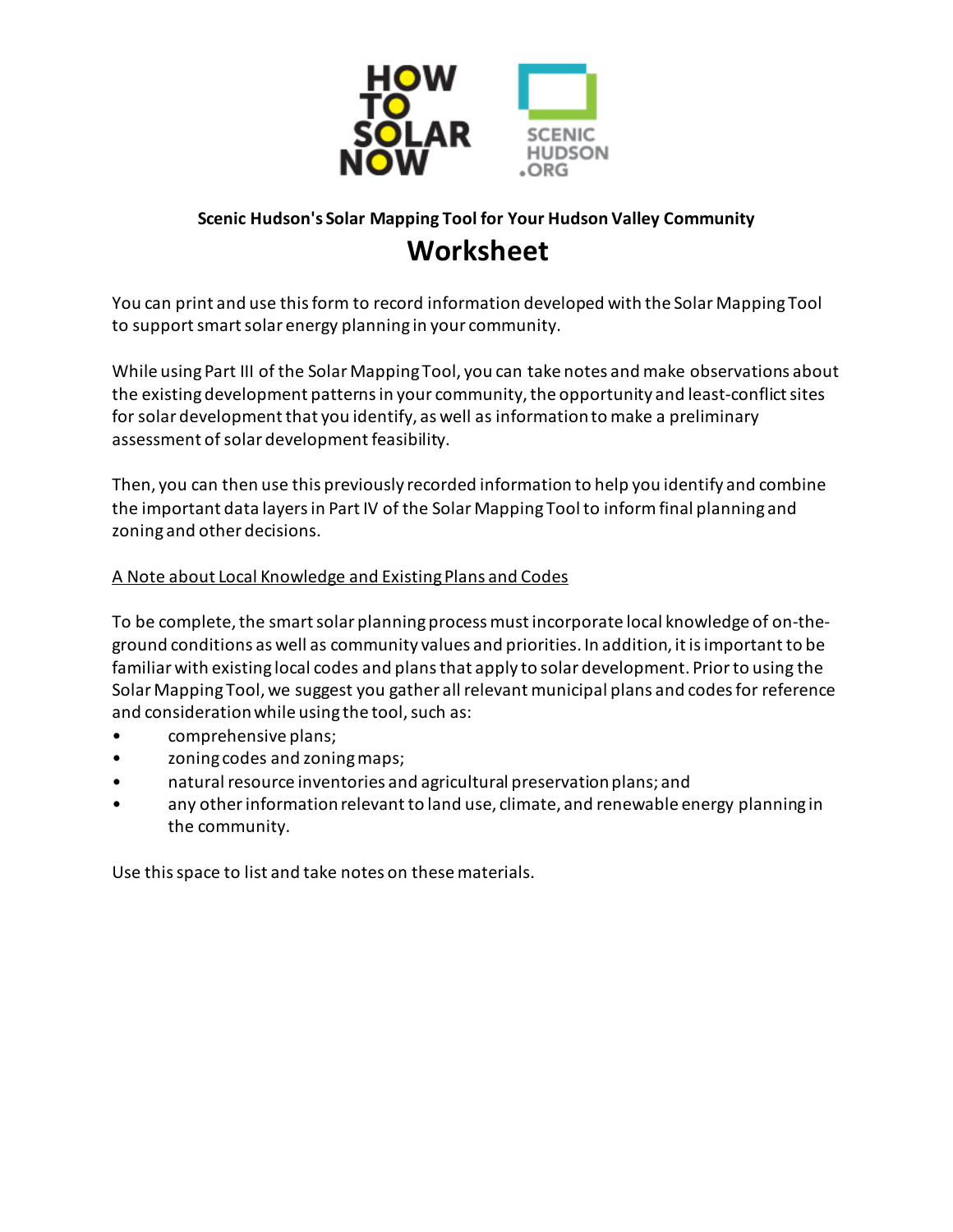## **Step 1: Assess Existing Development Patterns**

Land cover data documents how much of a region is covered by forests, wetlands, impervious surfaces, agriculture, water (including wetlands or open water), and other land types. When mapped, it illustrates the development patterns of a community, and can help you identify large patches of developed areas or open (agricultural) areas.

*Developed areas*: Record the largest developed areas in your community as a starting point to guide the identification of these previously disturbed solar opportunity areas.

*Agricultural Lands*: Note large aggregations or patches of agricultural land coverin your community (if any) as a starting point to find locations that maximize both solar energy and agricultural production.

*What are the general development patterns in your area of interest? Include notes on any preliminary assessment of potential areas for solar development based on these patterns.* 

# **Step 2: Opportunity Areas for Solar Development on Existing Development and Previously Disturbed Areas**

# *Rooftops of Buildings with Large Footprints*

Record the locations of buildings with footprints of 20,000 square feet (half-acre) or more in your area of interest that may represent opportunities for rooftop solar.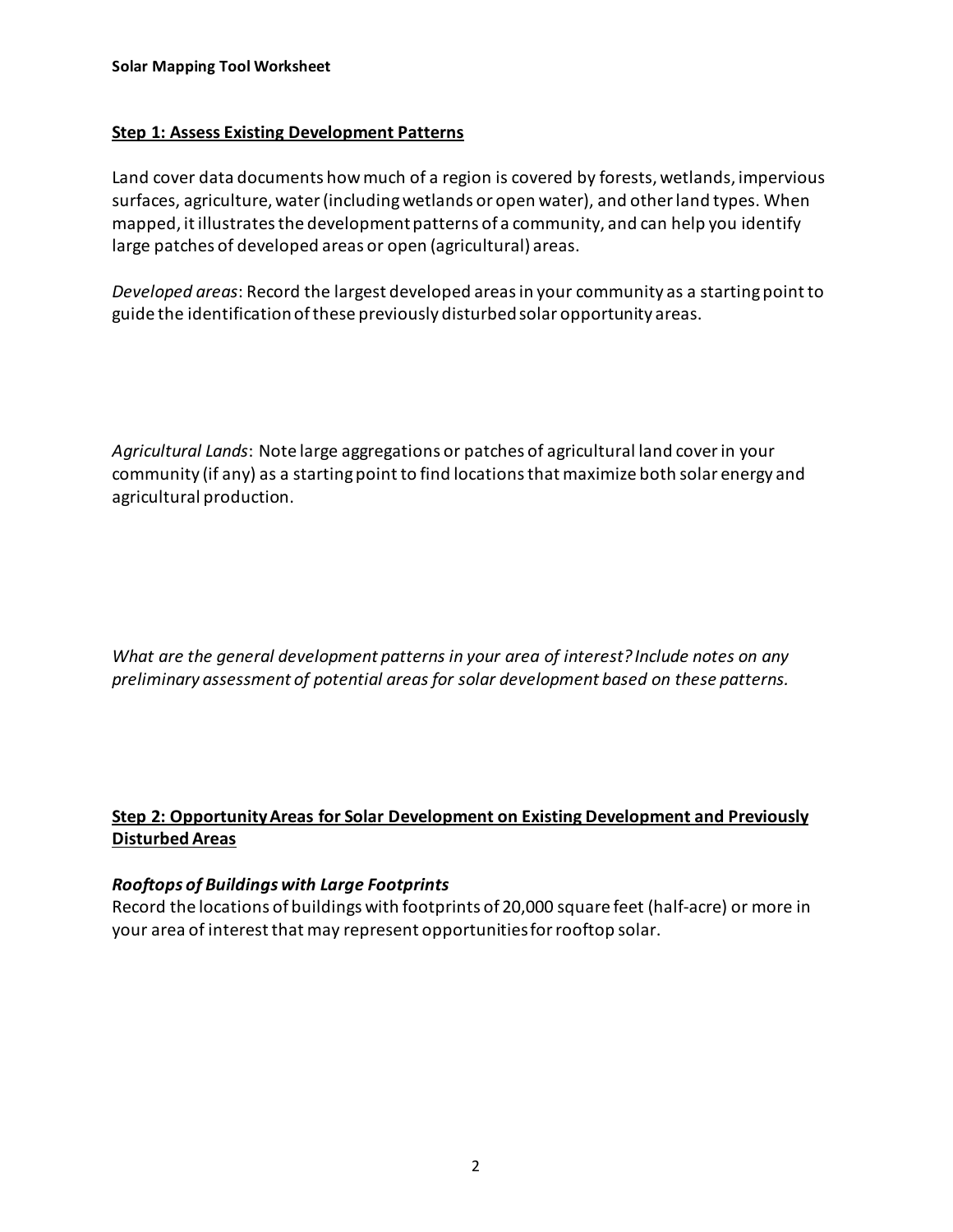## *Pre-Screened Re-Powering America Sites*

Record the locations and any important details forthese sites in your area of interest, if any.

### *Mined Lands*

Record the locations of any sites in this data layer that, combined with local knowledge, may present opportunities for solar energy development in your area of interest.

## *Other Previously Disturbed Areas*

Based upon local knowledge and aerial mapping, identify any other previously developed or disturbed areas that might be re-developed for solar energy.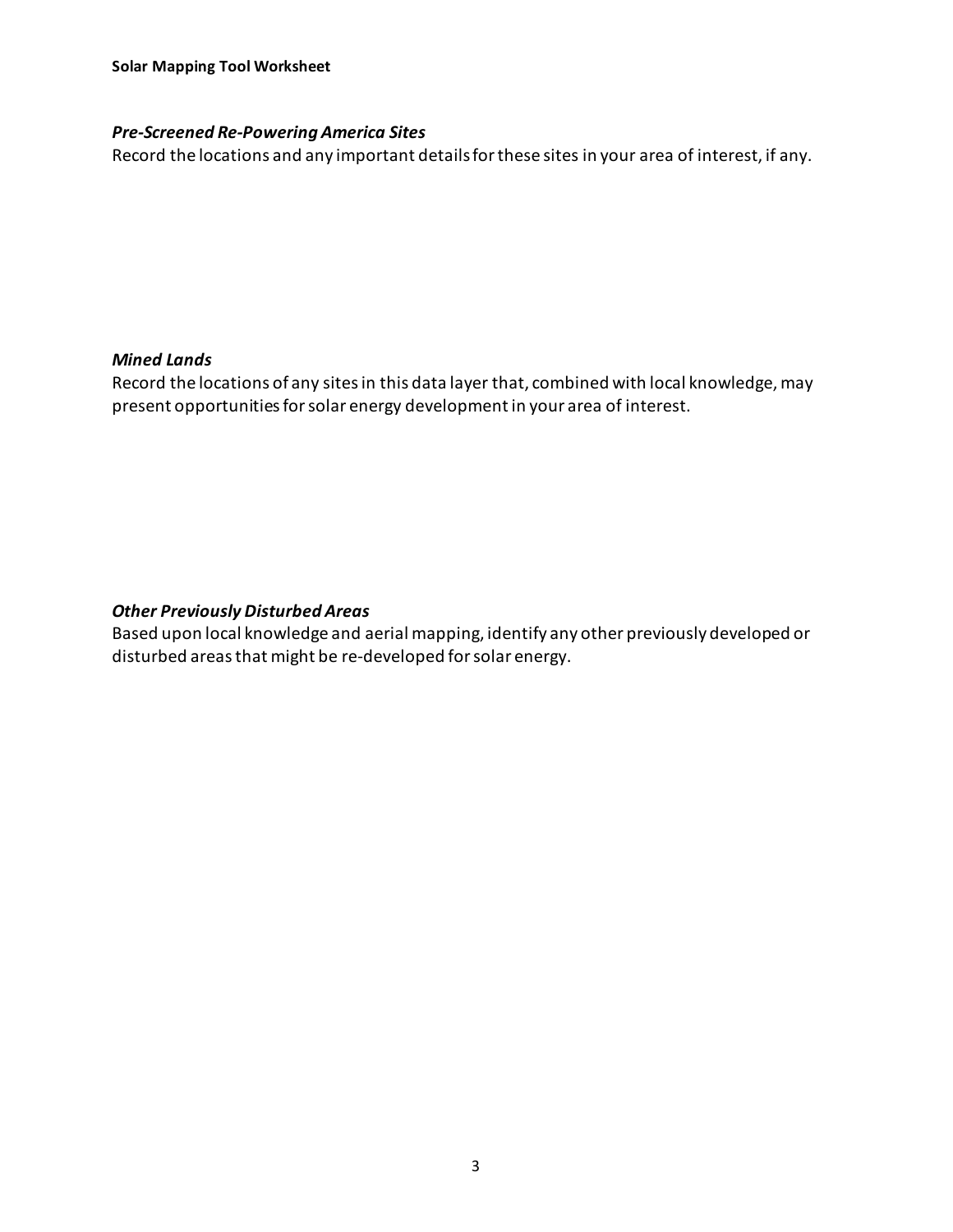#### **Solar Mapping Tool Worksheet**

#### **Step 3: Identify locations for solar that minimize negative impacts to valued resources**

#### Protect Agricultural Resources

The Solar Mapping Tool provides mapped locations of three classes of Farmland Soils as well as Agricultural Districts. Record the locations of these resources as a starting point for development of policy that achieves both agricultural and solar energy production.

### *Farmland Soils*

*Agricultural Districts* 

Avoid Important Wetlands and Floodways

This Tool providesinformation on federally and state-mapped wetlands, and FEMA floodplains. Record the location and extent of these resources.

*National Wetlands Inventory* 

*New York State Wetlands*

#### *Flood Zones*

In some cases, areas in the Floodplain Fringe (outside of the Floodway) may be suitable for solar development. Does your community have any such areas?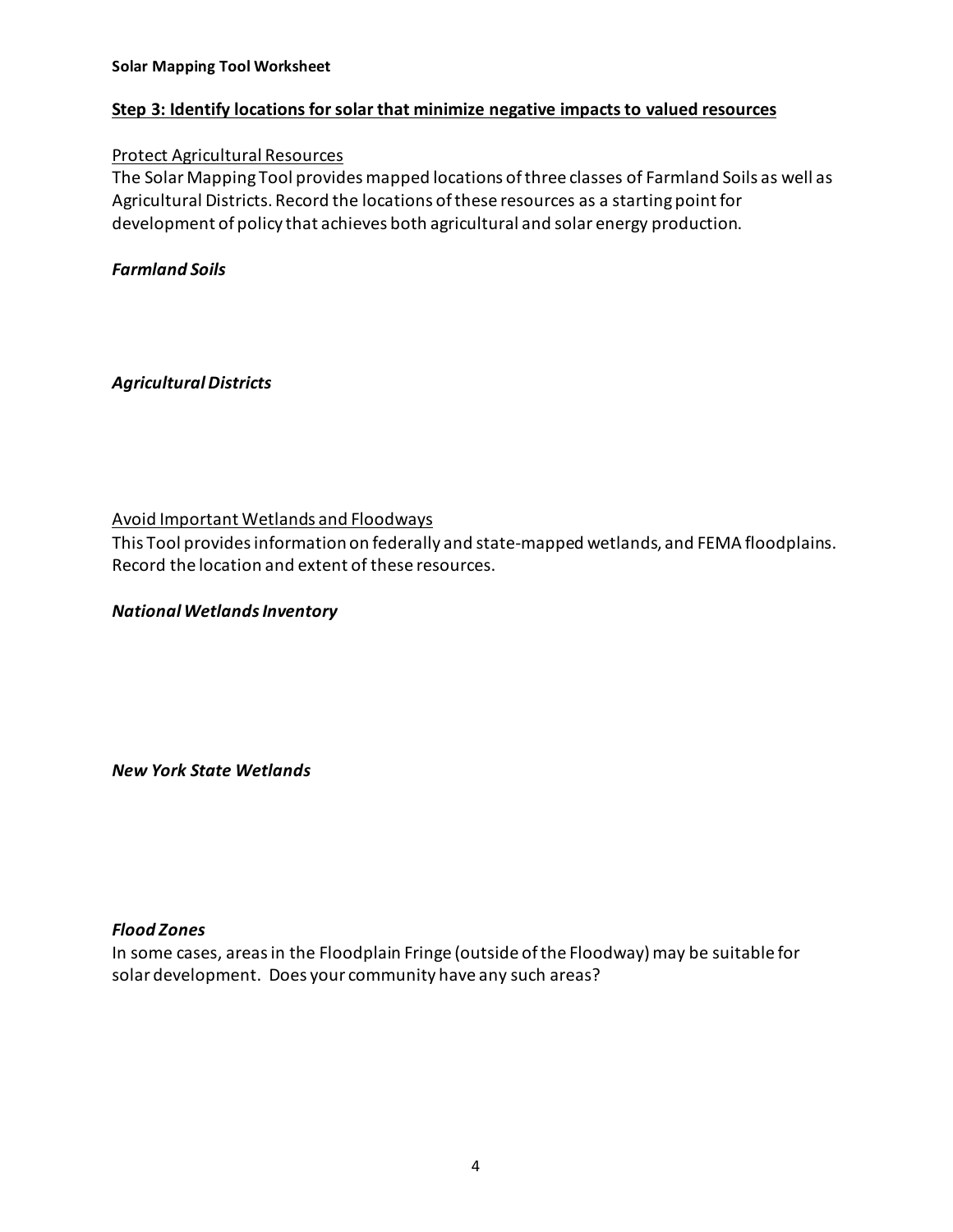#### **Solar Mapping Tool Worksheet**

#### Protect Biodiversity and Habitat

The Solar Mapping Tool provides mapped information on important biodiversity areas and core forests. Record the extent and location of these resources.

## *Important Areas for Biodiversity*

*Core Forests* 

### Preserve the Integrity of Historic, Recreation, and Protected Sites

Smart solar development avoids impacts to important publically designated historic, cultural and aesthetic resources. The Solar Mapping Tool provides information on sites listed in the National Register of Historic places as well as protected areas. Record the existence and location of these mapped resources. In addition, list any important designated public visual resourcesin your area of interest.